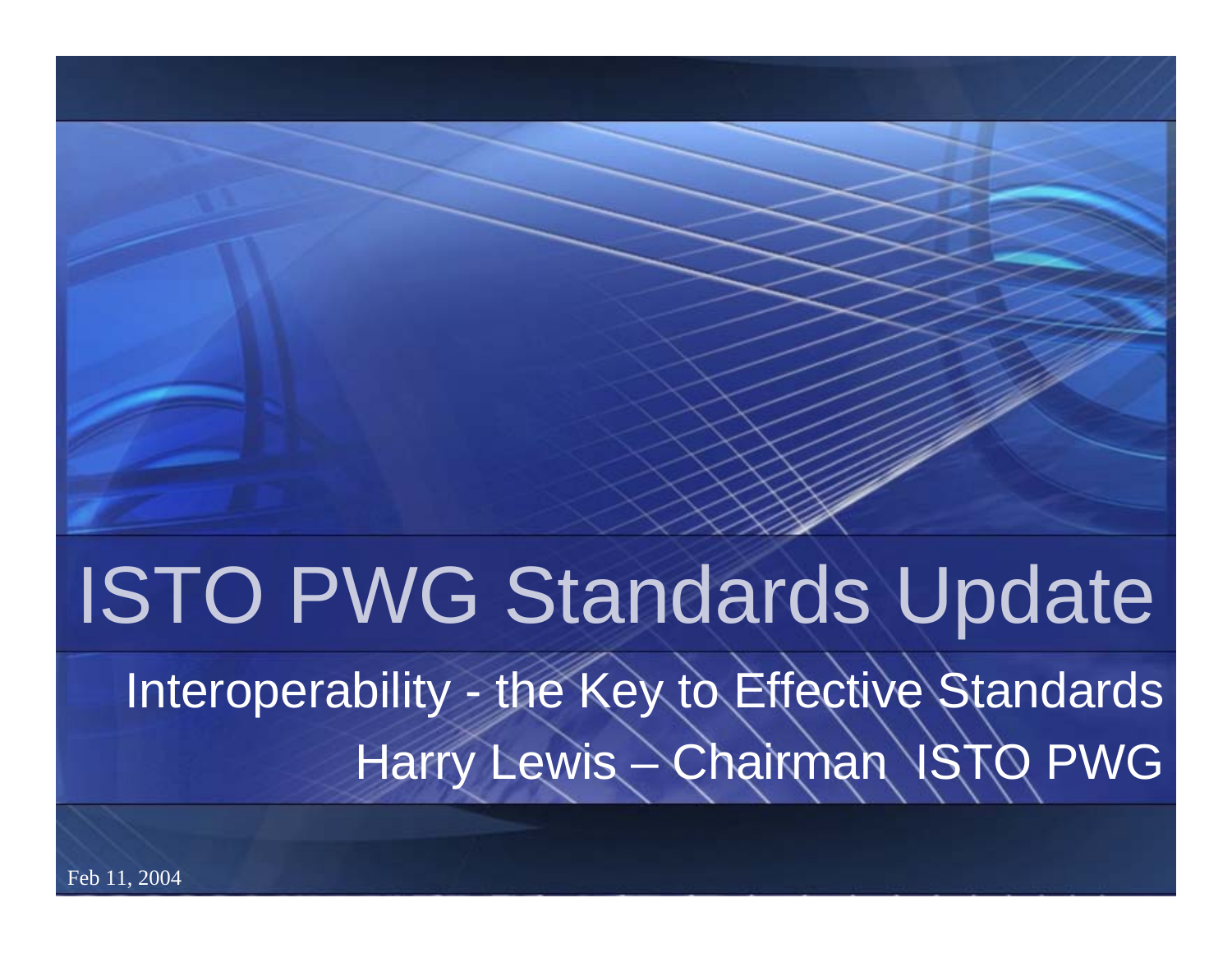## The "Printer Working Group" Early Years -

- 1991 The "Network Printer Association" – IEEE 1284.x series standards
- 1993 Renamed the "Printer Working Group"
	- – Multiple affiliations, formalized practices
		- Interop Testing instituted
	- Standard Printer MIB RFC-1759 (IETF)
	- Internet Printing Protocol RFCs-2910/11 (IETF)
	- Job MIB RFC-2707 (IETF)
	- P1394 (IEEE)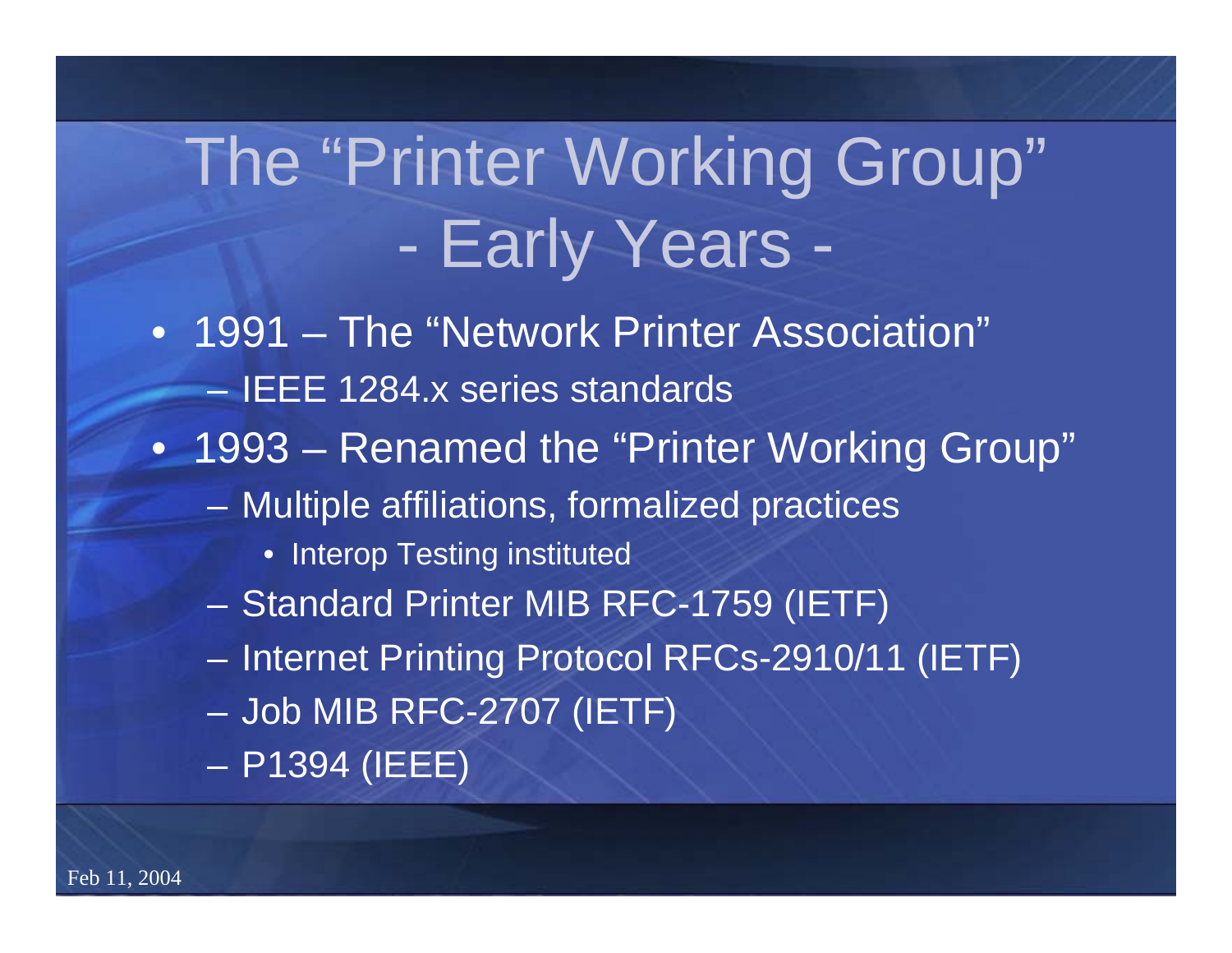## The "Printer Working Group" Today -

**IEEE-ISTO** 

• 1999 – Self sufficient, non-profit



and Technology Organization

- –- Incorporated under
- Sub-charter as appropriate
	- IETF
		- Printer MIBv2, Finisher MIB, IPP Extensions
	- W3C
		- XHTML-Print, CSS-Print Profile
- Co-locate and cross pollinate when possible FSG, P2600 Print Security, Microsoft UPnP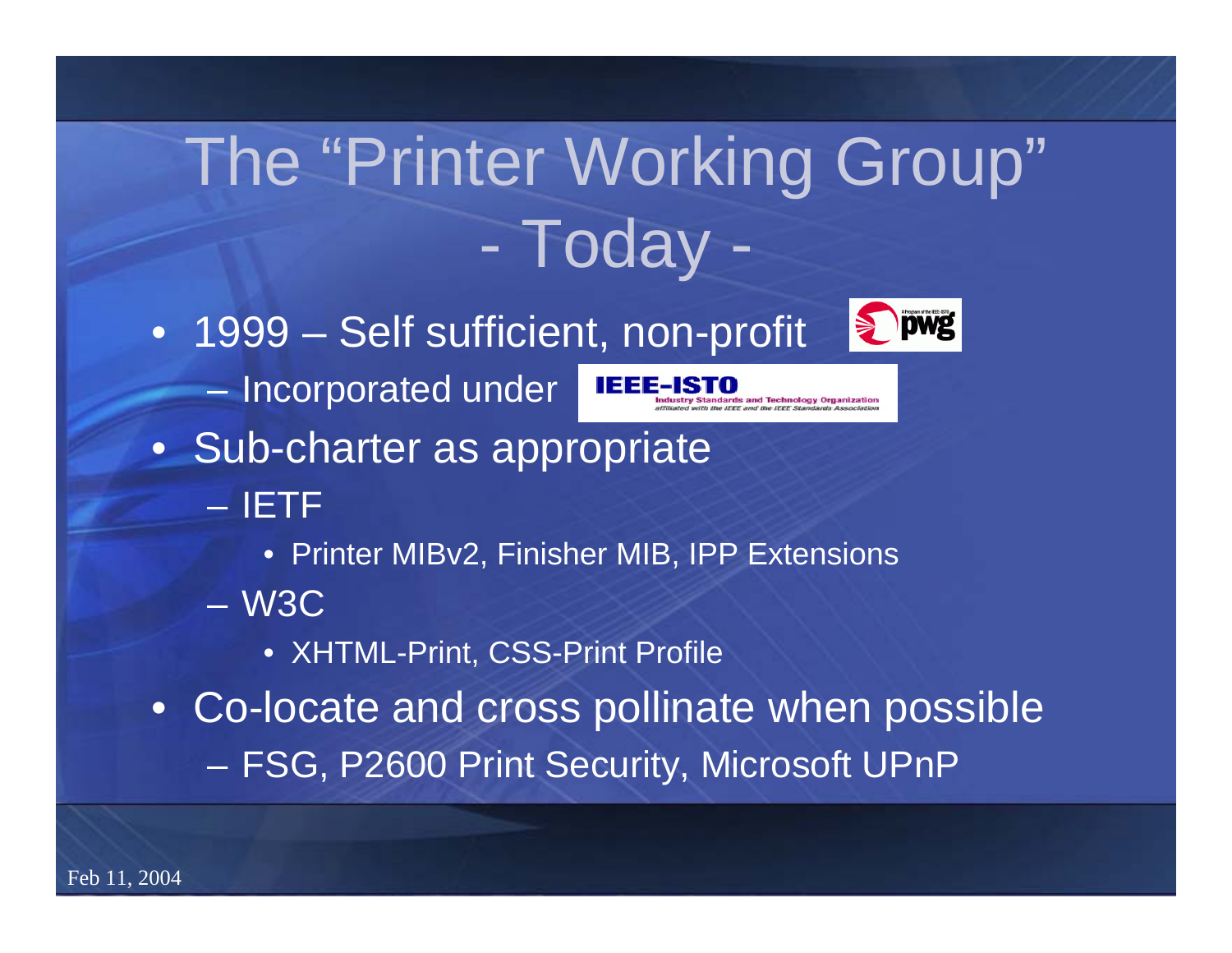### PWG Membership

- Low cost, self sustaining
	- Major Corporate Membership
		- > \$10M
		- \$1000/year
	- Individual (small company) Membership
		- < \$10M
		- \$250/year
	- –– Non voting member
		- Any productive contributing member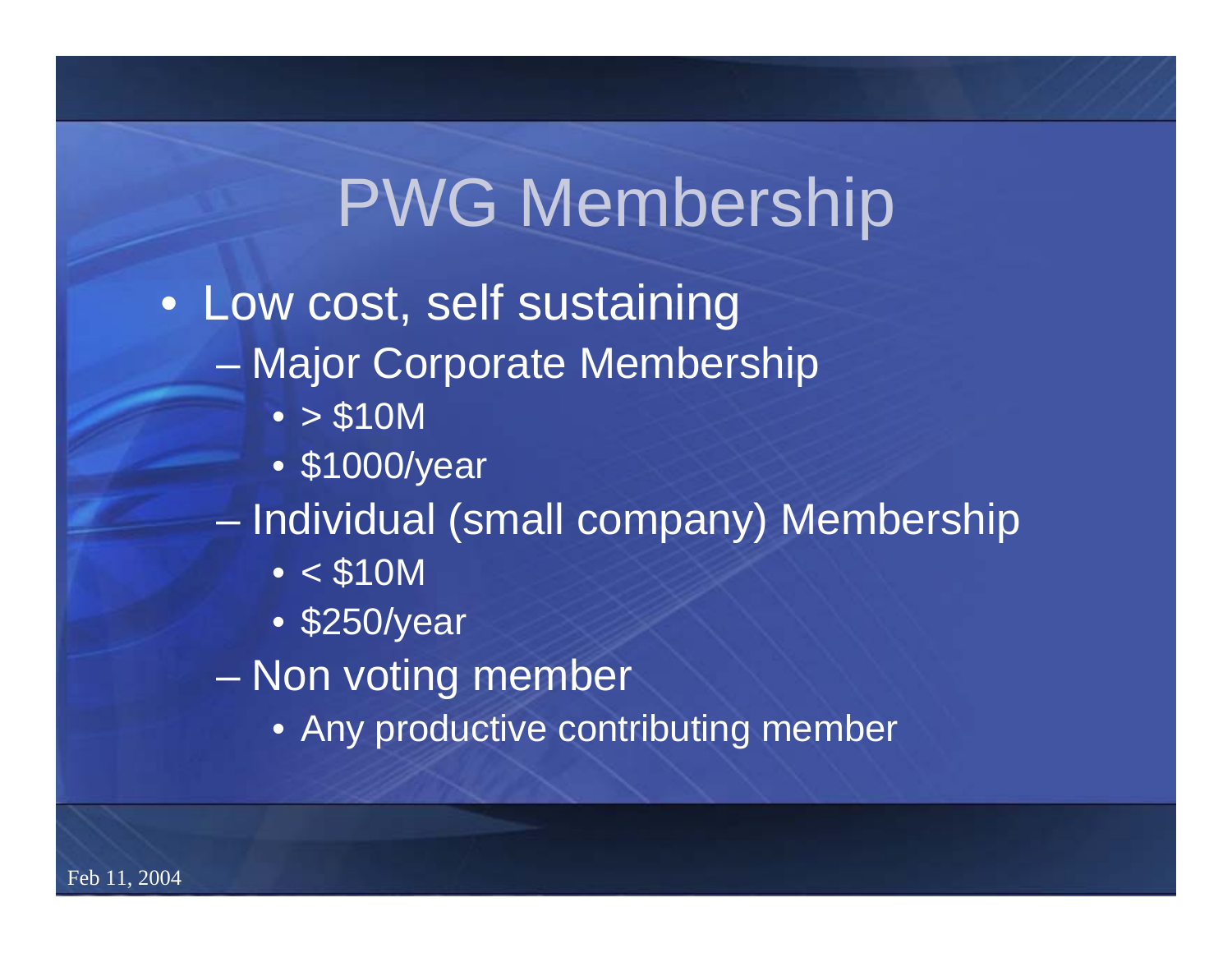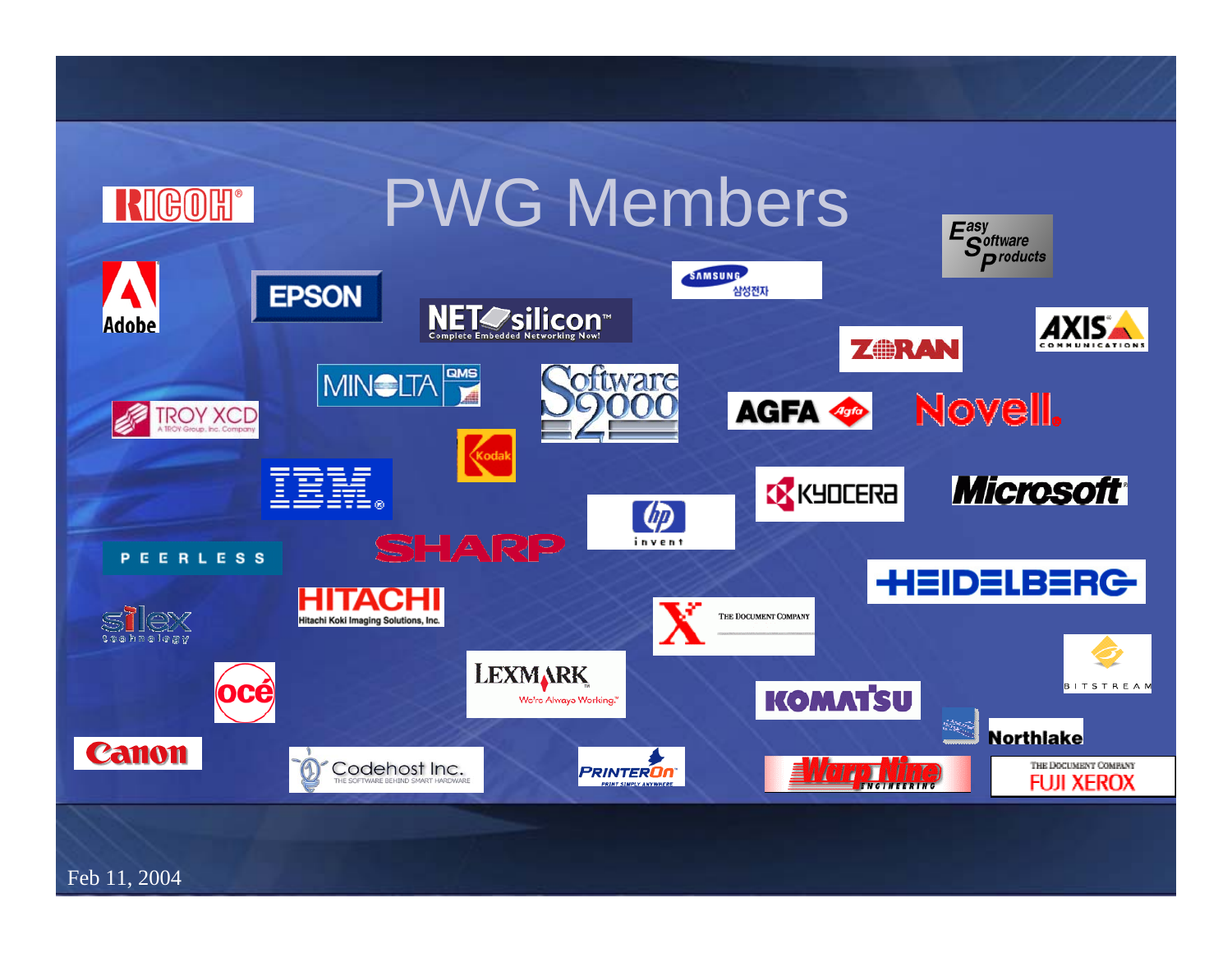### PWG Operations

• 5 – 7 face to face per year (typical) – Plenary, Working groups, BOFs • Chartered working groups conferences en al control de la control de Weekly or bi-weekly typical • Interop Events – As needed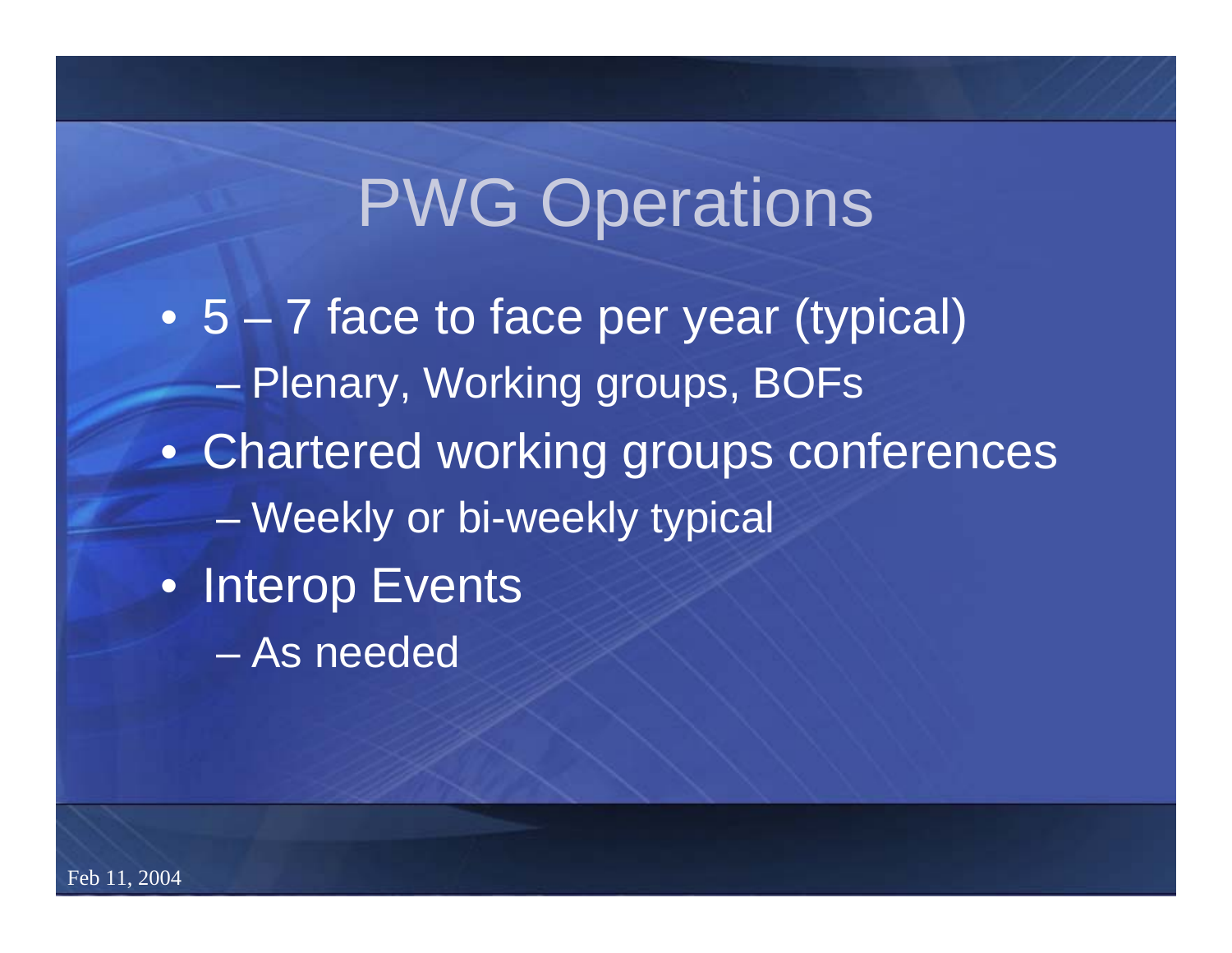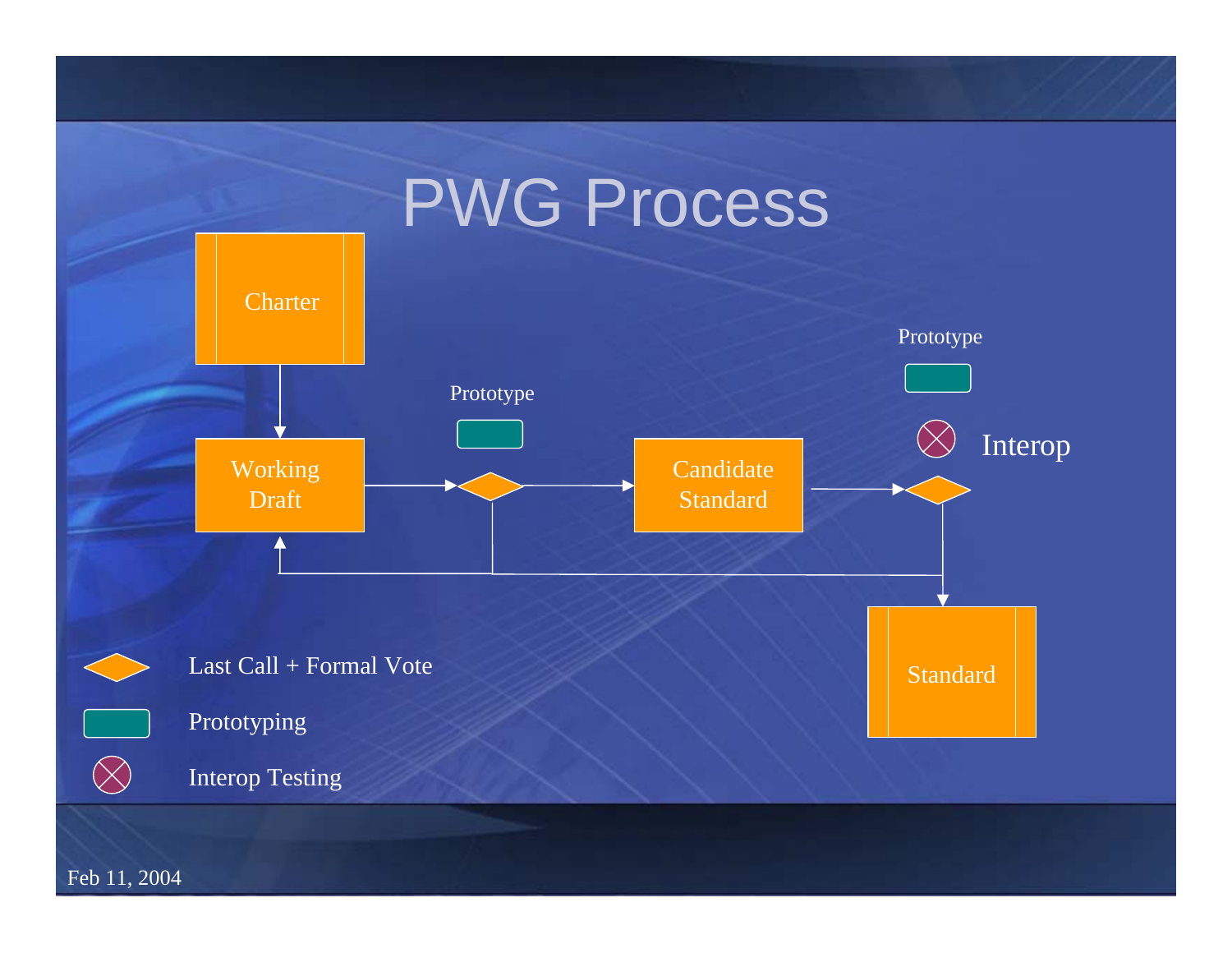### Why Interop test?

- Lack of interop is obvious when standards are straightforward • 60Hz, Rail, meter
- Demonstration required for complex IT standards
- Reduces premature precedence setting
- Interop vs certification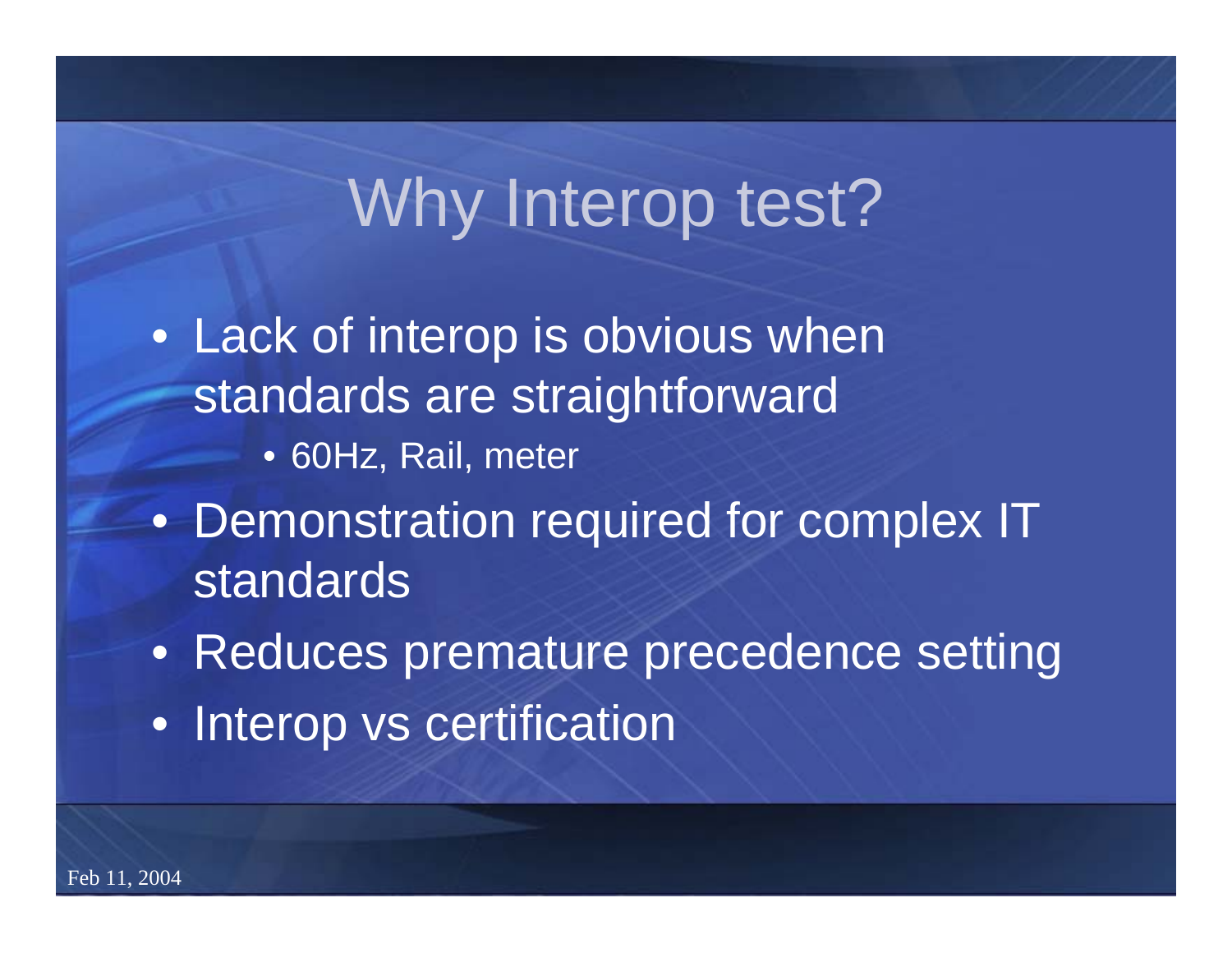### Significant PWG Interop **Events** • 1996 – Printer MIB v1

- Stardust Labs, Campbell, CA
- 1998 IPP
	- Microsoft, Redmond
- 1999 IPP
	- Novell, Provo
- 2001
	- –Oak, Woburn
- 2003 Print Services Interface
	- Remote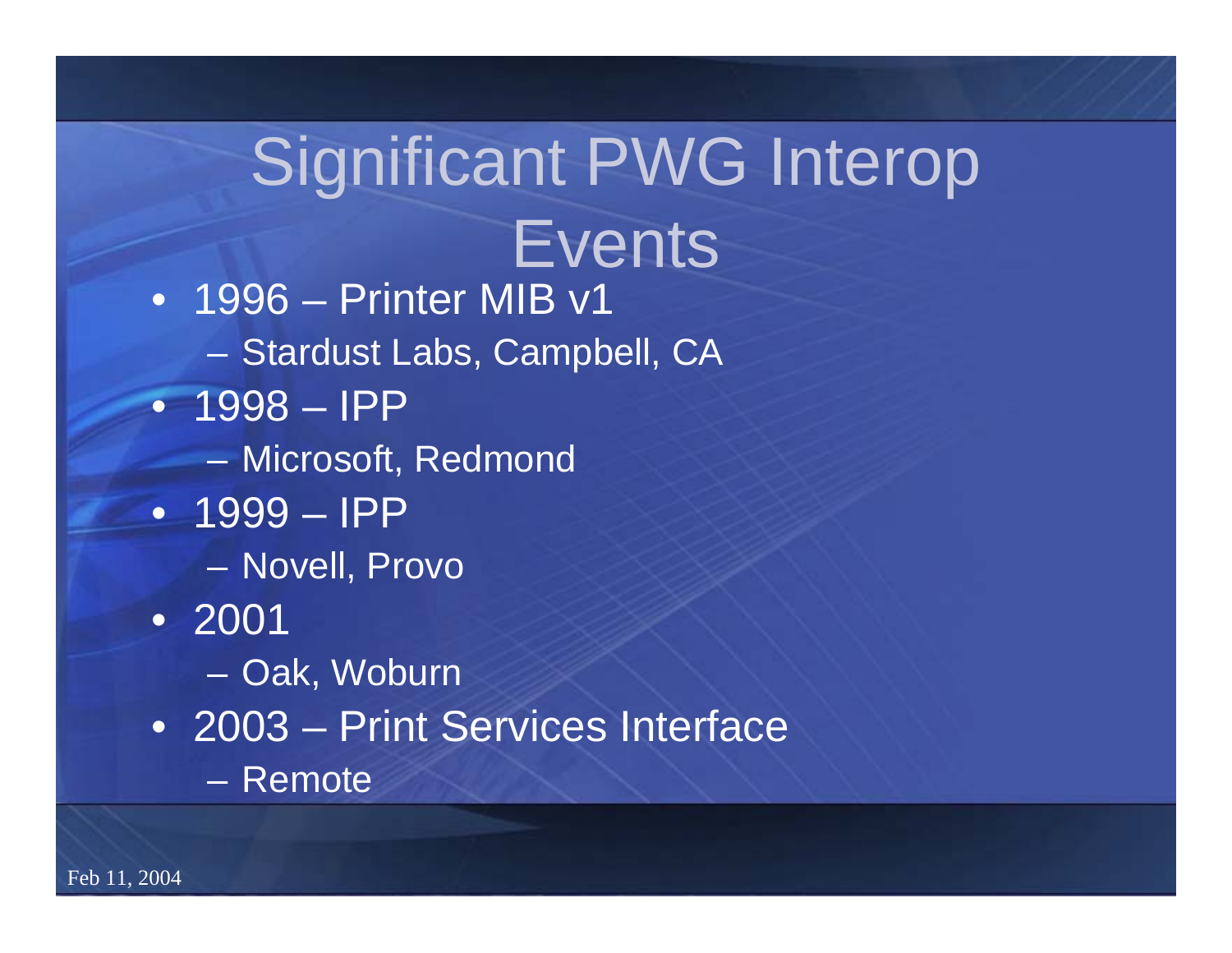### PWG Industry Partnership

- Common Semantic Model CIP4, FSG, PPML
	- –UPnP, Bluetooth Print SIG
	- en al control de la control de – DMTF CIMv3 (aligning)
- Semantics related to
	- en al control de la control de — Print Job monitoring
	- Media Standardized names
	- –Device metering (in development)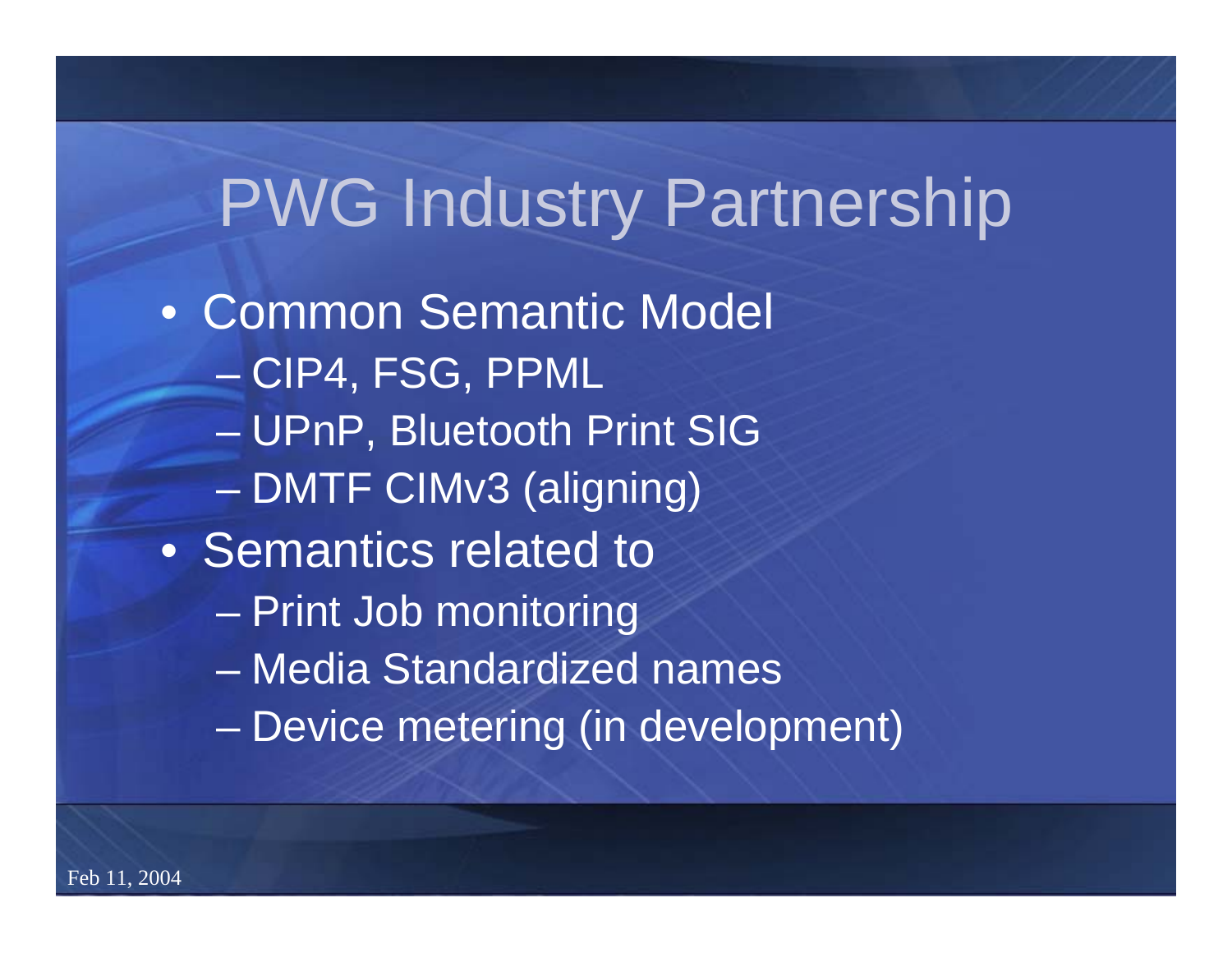### Semantic Model

- Information Architecture
	- Central information model
- Structured representation of information for a specific domain (ex. Print Jobs)
- Reusable schemas
	- $-$  Schema elements and attributes represent the domain concepts (i.e. the "semantics")
- Purpose of semantic model
	- Merge and eliminate multiple schemas
	- –Unify industry semantics
	- –Facilitate transformation when necessary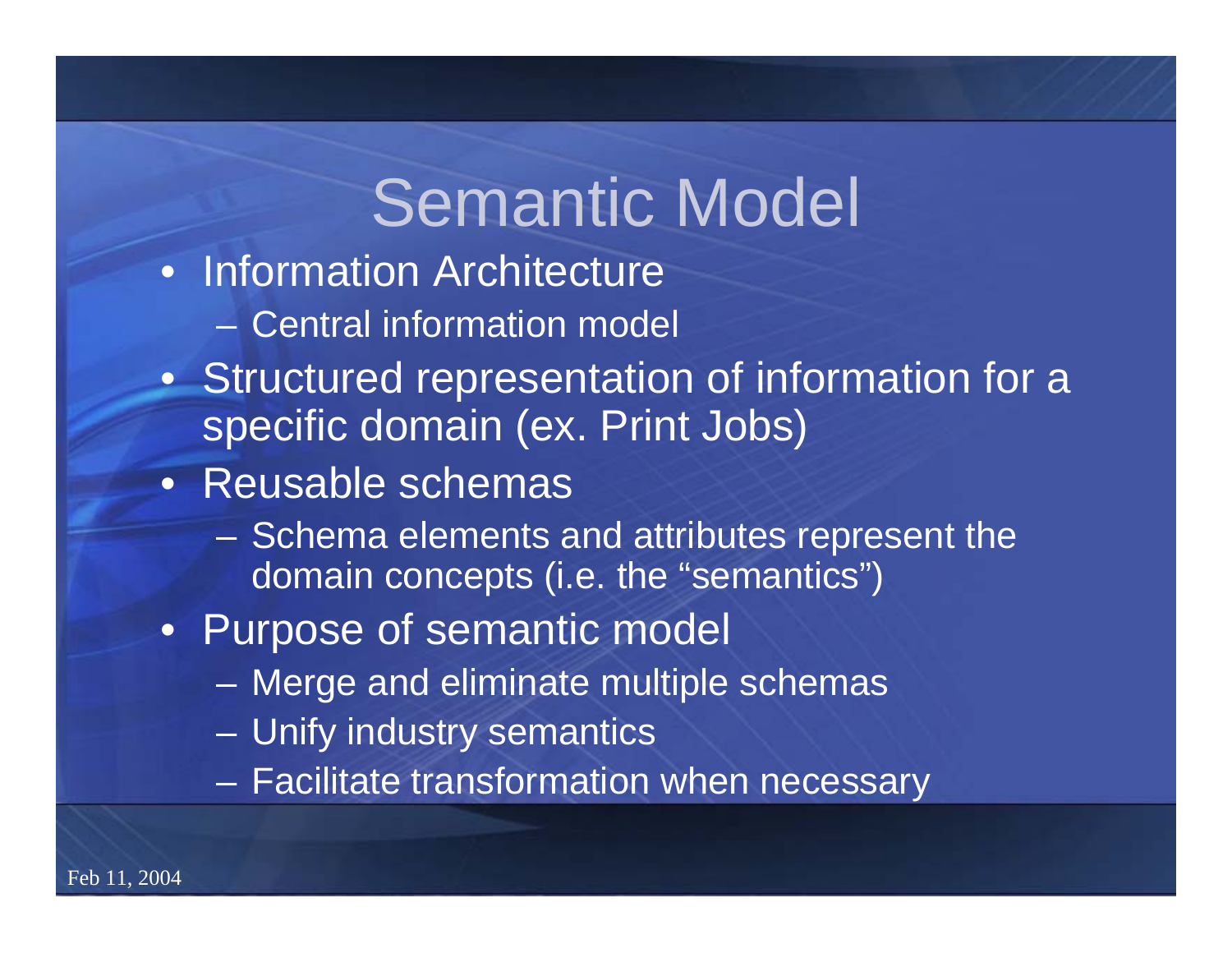### PWG Semantics

#### • Job

Description, Status, Processing, Actual

#### • Document

- Description, Status, Processing, Actual
- Printer
	- Document, Status, Defaults
- Job Actions
	- –– Create, Cancel, Delete, Hold, etc.
- Printer Actions
	- Enable, Disable, Purge, Pause, Resume, etc.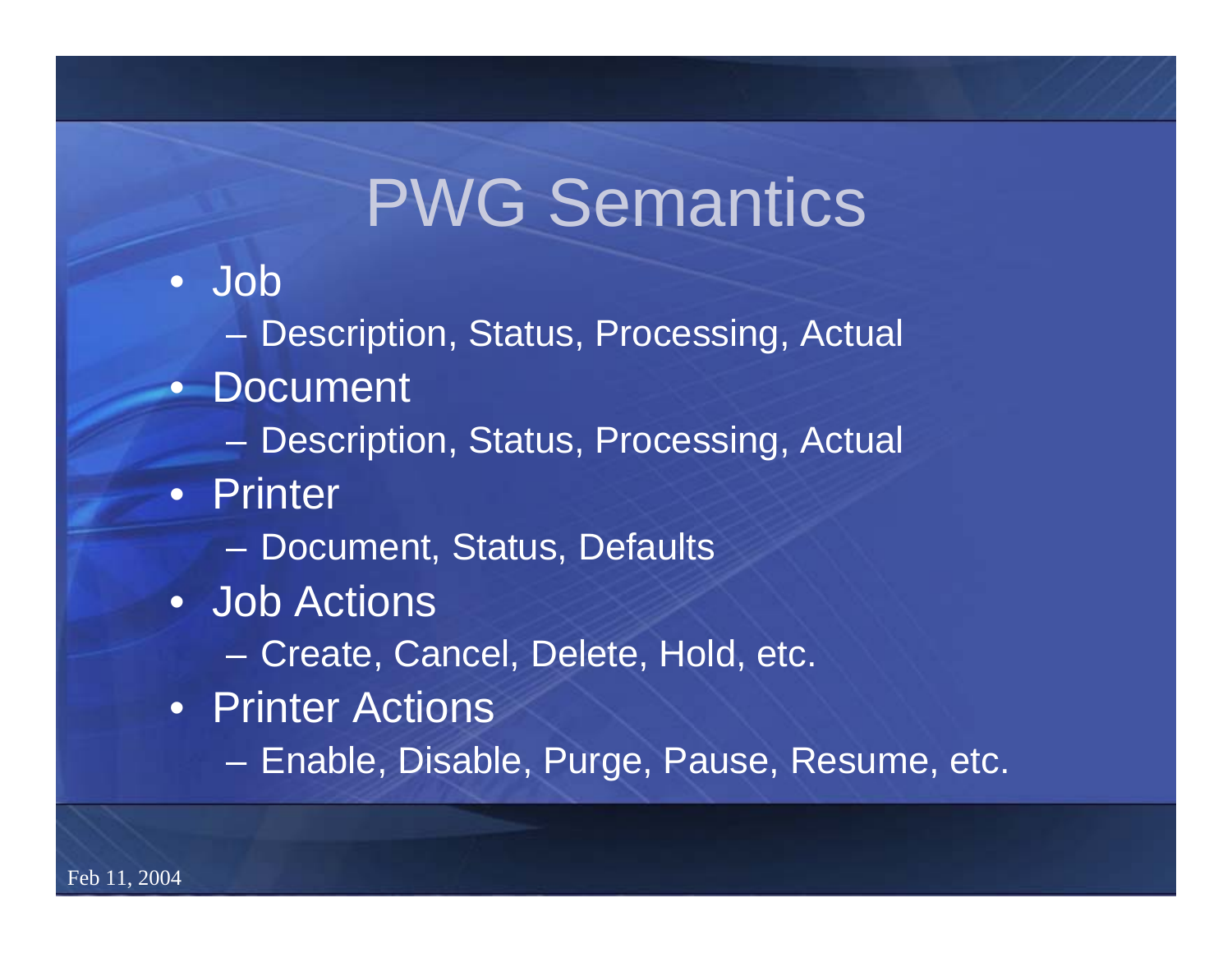### **Document Description Elements**

Compression

DocumentCharset

DocumentDigitalSignature

DocumentFormat

DocumentFormatDetails

DocumentFormatVersion

DocumentMessage

DocumentName

DocumentNaturalLanguage

Impressions

**KOctets** 

**LastDocument** 

**MediaSheets** 

PageOrderReceived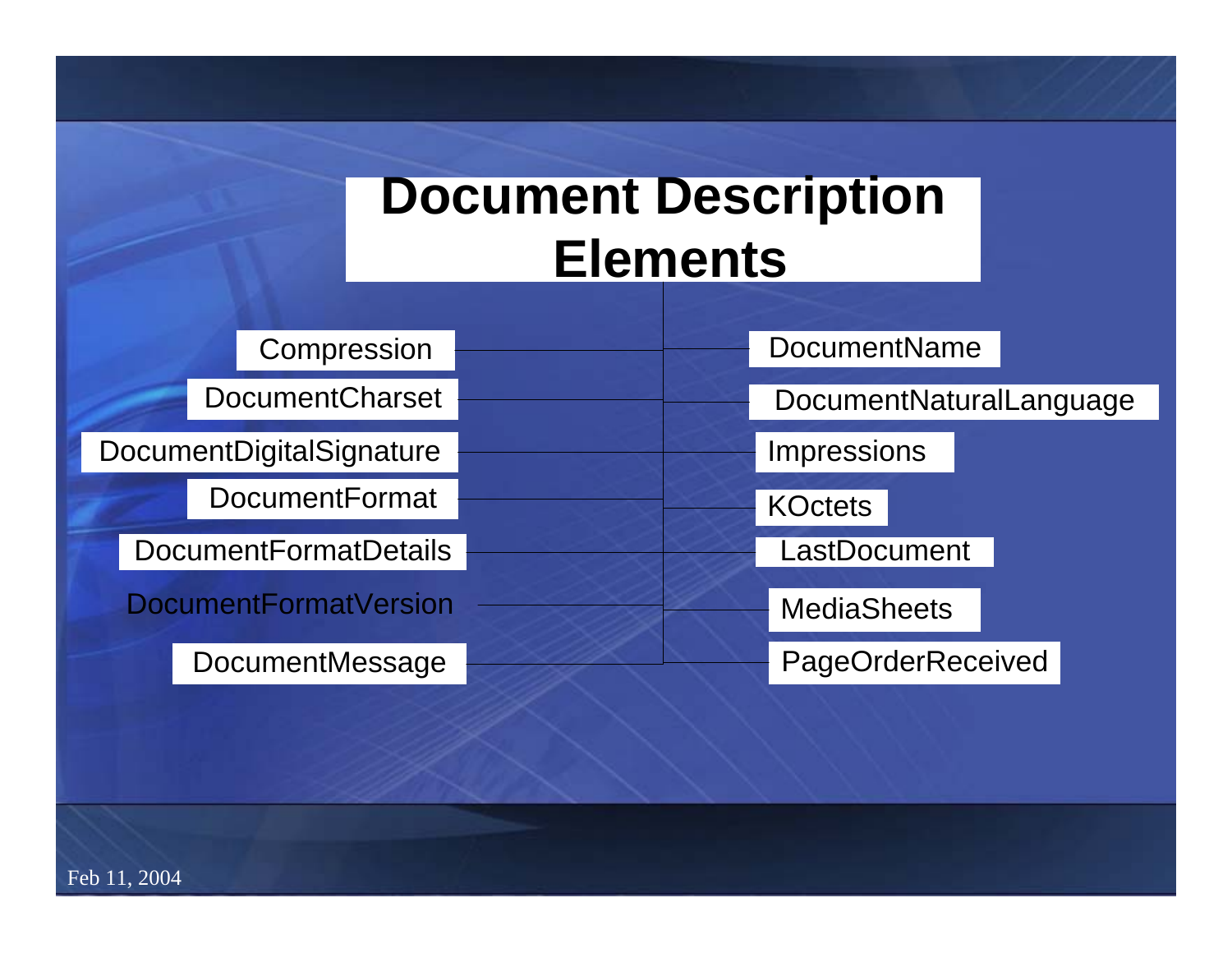### Document Description snippet

<xsd:complexType name="**DocumentDescription**">

| xsd:sequence>                                                                                               | Abd. Complex righter <b>BoodmentBeson priori</b>      |
|-------------------------------------------------------------------------------------------------------------|-------------------------------------------------------|
| xsd:element ref='                                                                                           | "Compression" minOccurs="0"                           |
|                                                                                                             | xsd: element ref="DocumentFormat" minOccurs="0"       |
|                                                                                                             | xsd: element ref="DocumentFormatDetail" minOccurs="0" |
|                                                                                                             | xsd: element ref="DocumentName" minOccurs="0"         |
|                                                                                                             |                                                       |
| xsd: element ref='                                                                                          | "DocumentNaturalLanguage" minOccurs="0"               |
|                                                                                                             | xsd: element ref="Impressions" minOccurs="0"          |
|                                                                                                             | xsd: element ref="KOctets" minOccurs="0"              |
|                                                                                                             | xsd: element ref="LastDocument" minOccurs="0>         |
|                                                                                                             | kxsd: element ref= MediaSheets" minOccurs="0          |
|                                                                                                             | xsd: element ref="PageOrderReceived" minOccurs="0"    |
| xsd: any namespace="##any" minOccurs="0" maxOccurs="unbounded"                                              |                                                       |
| xsd: annotation:                                                                                            |                                                       |
| xsd: documentation source="www.pwg.org">This allows vendor and site specific extentions to the Job template |                                                       |
| schema                                                                                                      |                                                       |
| xsd: annotation:                                                                                            |                                                       |
| xsd: any                                                                                                    |                                                       |
| xsd: sequence                                                                                               |                                                       |
| xsd: complexType:                                                                                           |                                                       |
| xsd: element name=                                                                                          | DocumentDescription" type="DocumentDescription"       |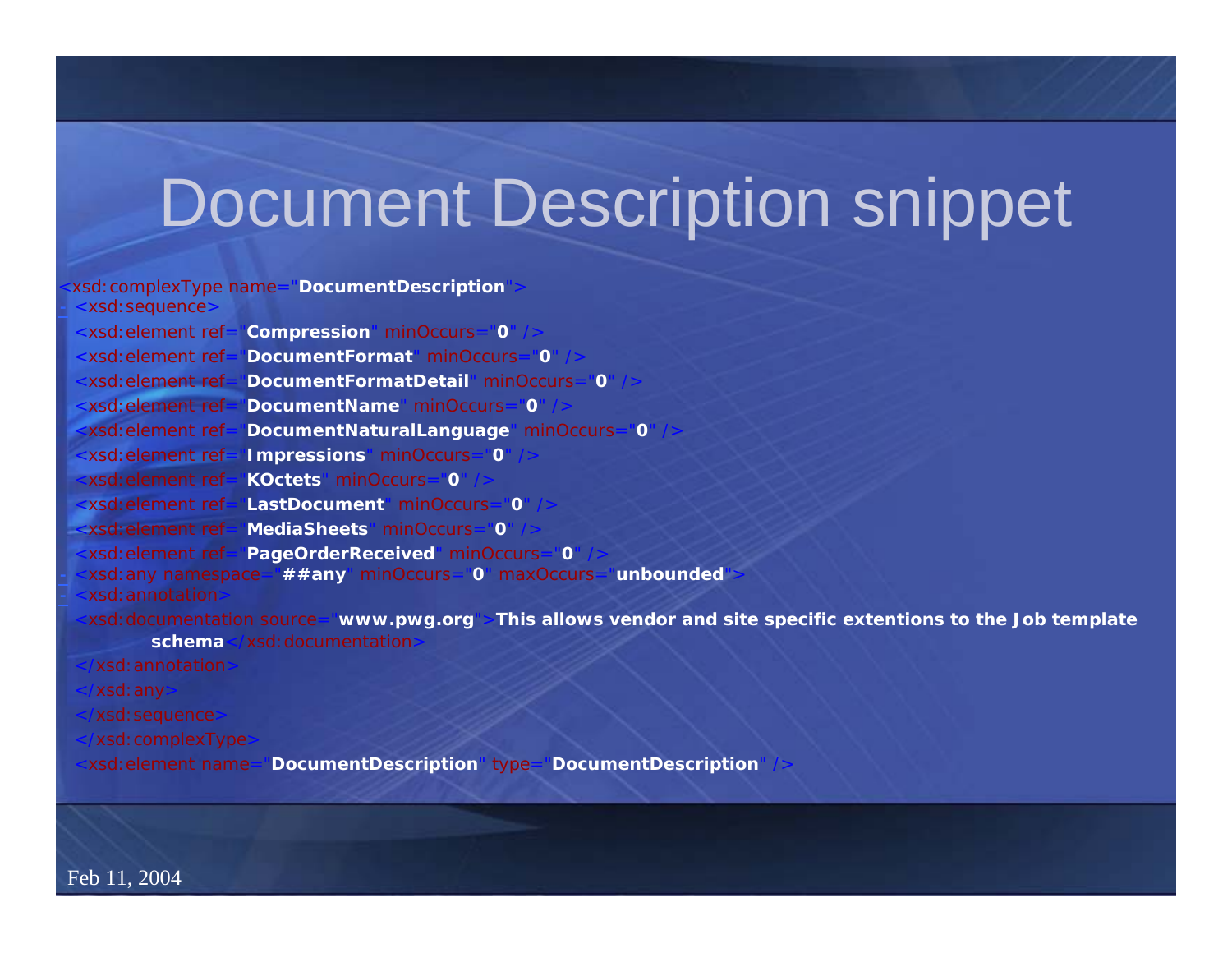## Job Life Cycle Model



\* start = PrintJob, PrintUri, CreateJob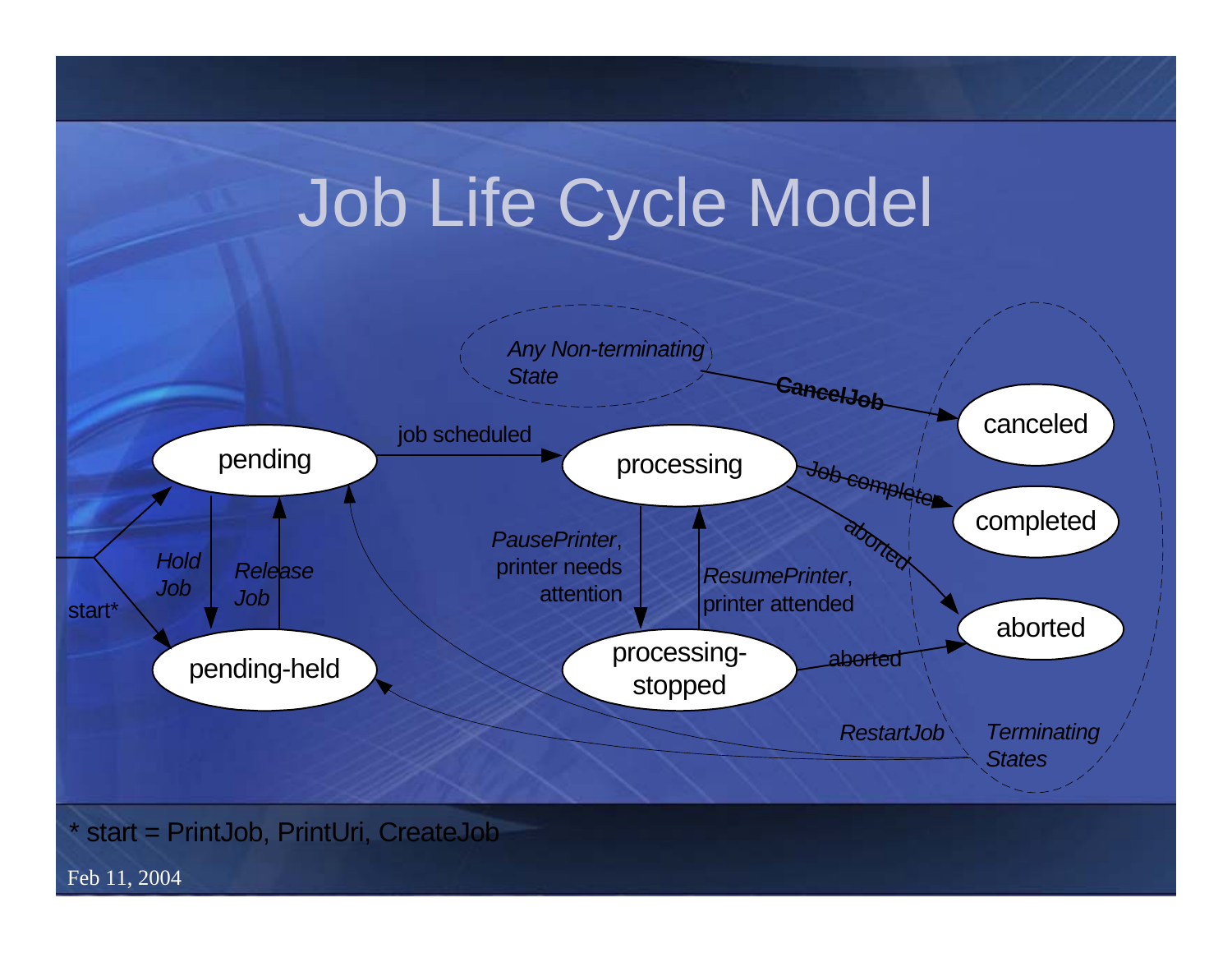### PWG Candidate Standards

- Common Semantic Model
- Print Services Interface (Web Services Printing)
- IPP Extensions
	- Job Extensions Best Practices
	- Document Object
- IPP Fax including PDF/is
- Media Standardized Names
- XHTLM-Print, CSS-Print (migrated to W3c)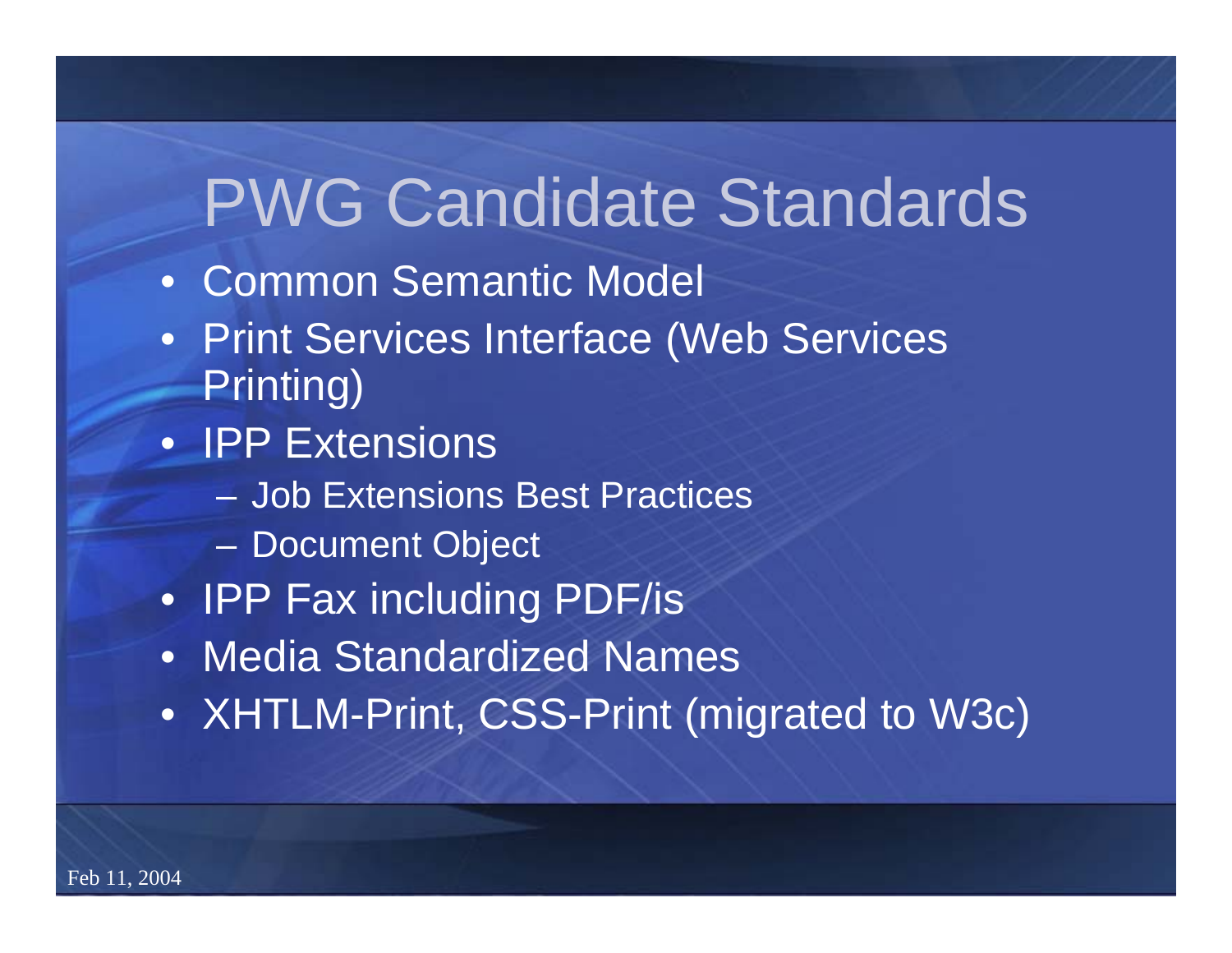### Latest

• Web Based Management & Monitoring – Web Services MFP and Print Service Mgt • Character Repertoire en al control de la control de – For quick and easy mobile printing • Printer MIB v2, Finisher MIB (IETF)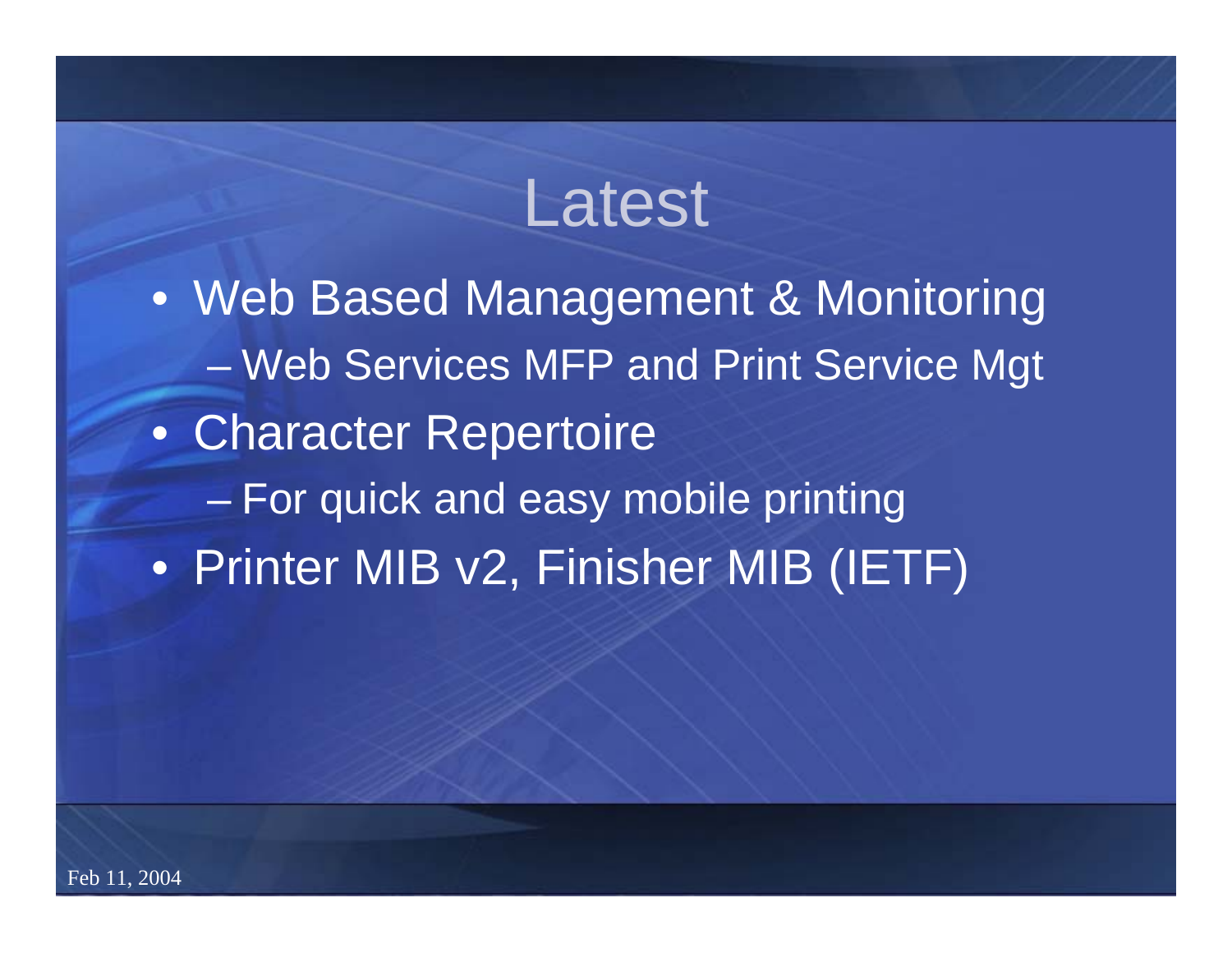### Documenting Best Practices

- Eventing • Discovery
- Security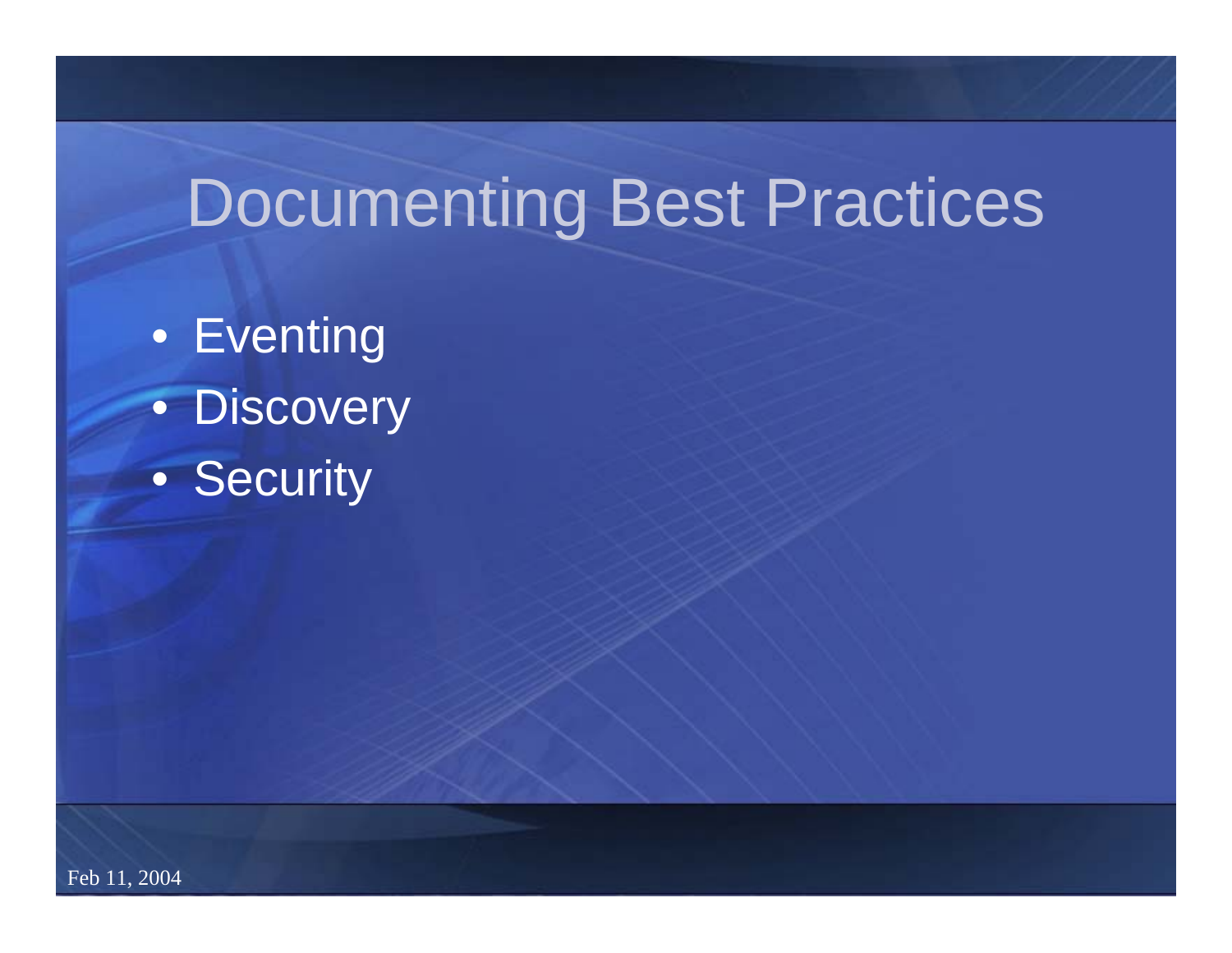### Future Possibilities

- Flash Download
- PSI extension for transform services
- Secure print protocols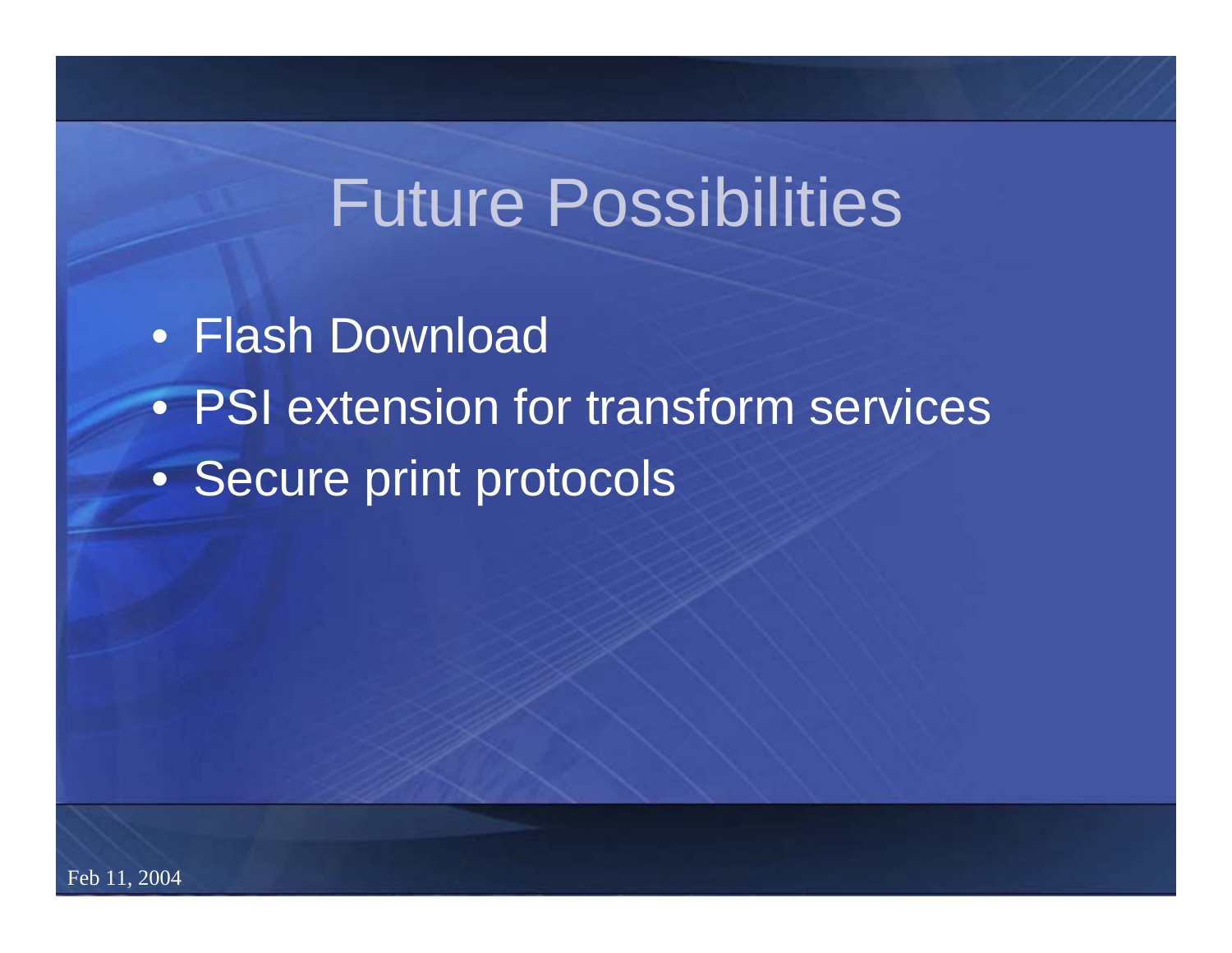### 2400 Meeting Schedule

- Feb 23 San Jose, CA
- April 19 Washington, D.C.
- May 24 Tokyo, Japan
- July 19 Montreal, Canada
- Sep 20 Madison, WI
- Nov 15 T.B.D.